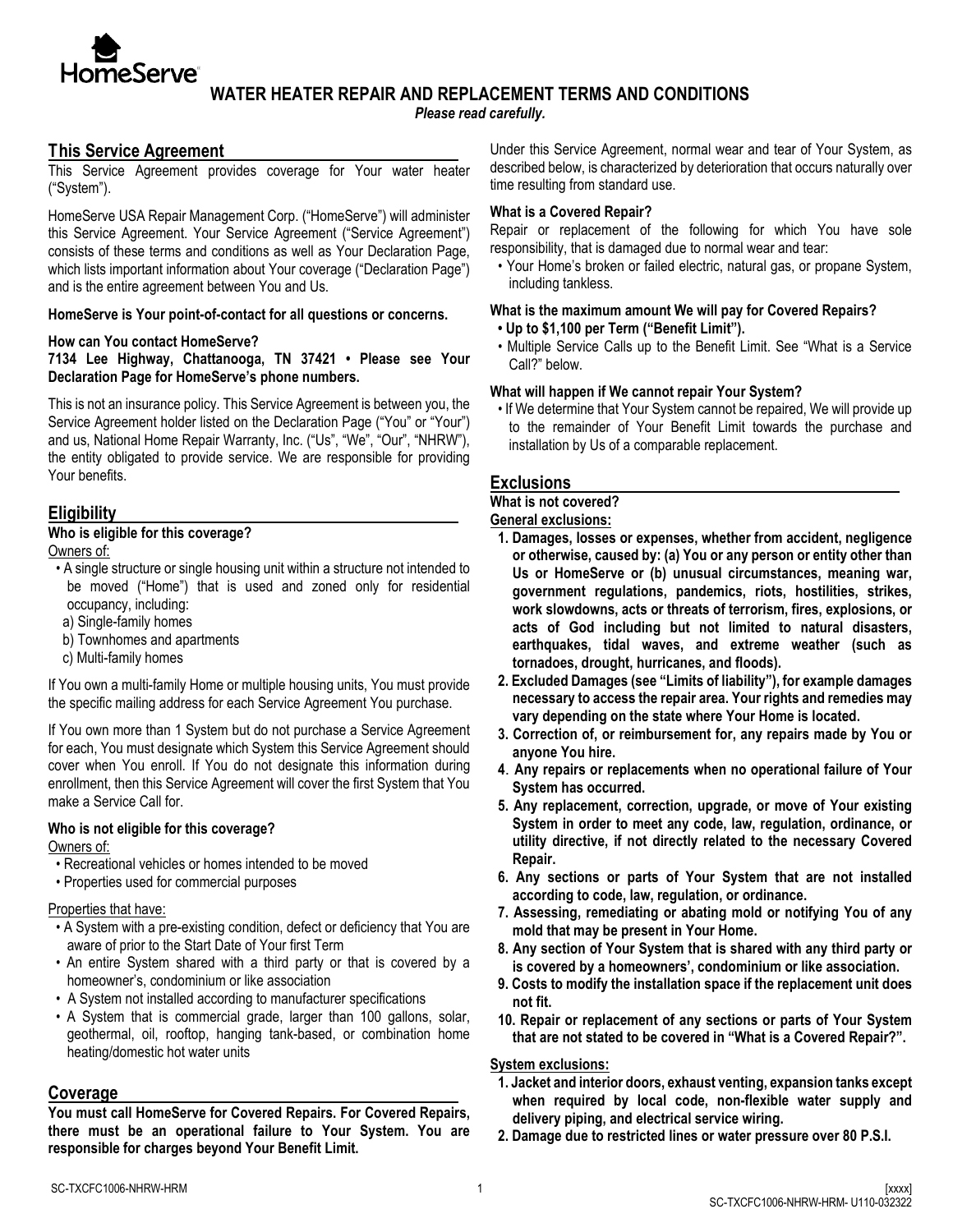# **Service Calls**

### **What is a Service Call?**

A visit to Your Home by one of HomeServe's approved technicians where either work is performed to diagnose and complete a single Covered Repair or it is determined that the repair is not covered ("Service Call").

### **Do You have to pay anything for a Service Call?**

There is no fee to make a Service Call.

### **When can You request a Service Call?**

There is an initial period of 30 days during which You will not be able to request a Service Call ("Waiting Period"), giving You less than 12 full months of coverage in the first Term. For a Service Call requiring a replacement of Your System there is an initial 90 day Waiting Period. Upon renewal (if applicable), there will be no Waiting Period.

### **How can You request a Service Call?**

Call HomeServe and a service representative will schedule a Service Call. You will not be reimbursed for work not authorized by HomeServe. Technicians must have safe and clear access to, and safe working conditions at and around, the work area. In order to make a Service Call Your Service Agreement must be active and You must be current with Your payment(s) of the amount You agree to pay for this Service Agreement, as listed on Your Declaration Page ("Price"). Whether Your System is to be repaired or replaced is entirely within the discretion of HomeServe.

### **What is the Covered Repair Guarantee?**

For 12 months, We will arrange at Our expense and choice for repair or replacement of Covered Repairs which are defective in materials or workmanship ("Covered Repair Guarantee"). We disclaim any and all statutory or common law warranties (whether express or implied) other than the Covered Repair Guarantee and any implied warranties that cannot be excluded under applicable law.

# **Term, cancellation and renewal**

### **When does this Service Agreement start and how long is it?**

Your Service Agreement begins on the start date listed on Your Declaration Page ("Start Date") and continues for 12 months ("Term").

### **Can You cancel?**

You may cancel at any time by either calling HomeServe or going online to https://www.homeserveusa.com/cancel.

- If You cancel within 30 days of the Start Date, You will receive a full refund less any claims paid by Us.
- If You cancel more than 30 days after the Start Date, You will receive a pro-rata refund less any claims paid by Us.
- If Your local utility or municipality provides similar coverage to You at no charge and You cancel, We will refund the payments You have made less any claims paid by Us. You may be required to provide evidence of the similar coverage.

### **Can We cancel?**

- We may cancel, with no less than 15 days' notice to You: (a) for nonpayment of the Price; (b) if We find that You already have coverage that is the same or similar to the coverage provided by this Service Agreement; (c) if We find that You are ineligible for this coverage; or (d) for Your: (i) fraud; or (ii) misrepresentation of facts that are material to this Service Agreement or benefits provided under it.
- We may cancel for any other reason on 60 days' notice to You.

If We cancel for (a), no refund will be given. If We cancel for (b) or (c), We will refund the payments You have made less any claims paid by Us. In all other cases You will get a pro-rata refund less any claims paid by Us.

You will be notified in writing prior to cancellation. The notice will tell You when Your Service Agreement will be cancelled and why it has been cancelled. The notice period begins when We send the notice to You.

### **Will this Service Agreement automatically renew?**

**Unless You tell Us otherwise, Your Service Agreement will automatically renew at the end of every Term for another 12 months at the then-current renewal price.** We may change the price at renewal. We reserve the right to not offer this Service Agreement upon renewal.

# **Other terms**

#### **How can You contact NHRW?**

59 Maiden Lane, 43rd Floor, New York, NY 10038 • 1-877-382-7818

### **Receiving documents electronically**

If You consent to electronic delivery, You can receive Your Service Agreement and all related documents to the email address listed on Your Declaration Page ("Email Address"). To update Your Email Address or discontinue electronic delivery of Your documents You can call HomeServe or update Your preferences in Your website profile at www.homeserveusa.com.

### **Privacy policy**

HomeServe is serious about the private nature of Your personal data. Please read their Privacy Policy, a link to which can be found at the bottom of every page at www.homeserveusa.com, carefully to fully understand how they collect, share, and protect personal data about You. You can also call HomeServe to request a copy.

#### **Assignment/Amendment**

We may assign this Service Agreement, in whole or in part, at any time without prior notice to You. We may change this Service Agreement (including the Price) and delegate any of Our obligations at Our sole discretion and without Your consent provided We give You 30 days' prior written notice of the changes. The changes will become effective 30 days after We send You the notice. You may not change this Service Agreement or delegate any of Your obligations.

### **Transfer**

You may not transfer this Service Agreement.

### **General**

Should any of these terms and conditions conflict with the laws of Your state they shall be deemed amended so as to comply with those laws. Should certain terms or conditions be held to be invalid or unenforceable, the remainder of these terms and conditions shall remain valid.

### **Responsibility for benefits owed to You**

Our obligations under this Service Agreement are insured under a service contract reimbursement insurance policy. If We fail to pay or to deliver service on a claim within 60 days after proof of loss has been filed, or in the event You cancel and We fail to issue any applicable refund within 60 days after cancellation, You are entitled to make a claim against the insurer, Wesco Insurance Company, Inc. at 59 Maiden Lane, 43rd Floor, New York, NY 10038, 1-877-382-7818.

### **Limits of liability**

**To the fullest extent permitted by applicable law, (1) You agree that We and HomeServe, and both of our respective parents, successors, affiliates, approved technicians and Our and their officers, directors, employees, affiliates, agents, contractors or similar parties acting on behalf of either Us or HomeServe shall not be liable to You or anyone else for: (a) any actual losses or direct damages that exceed the lowest applicable per repair Benefit Limit, or, if there is no maximum Benefit Limit, any actual losses or direct damages that exceed the cost of**